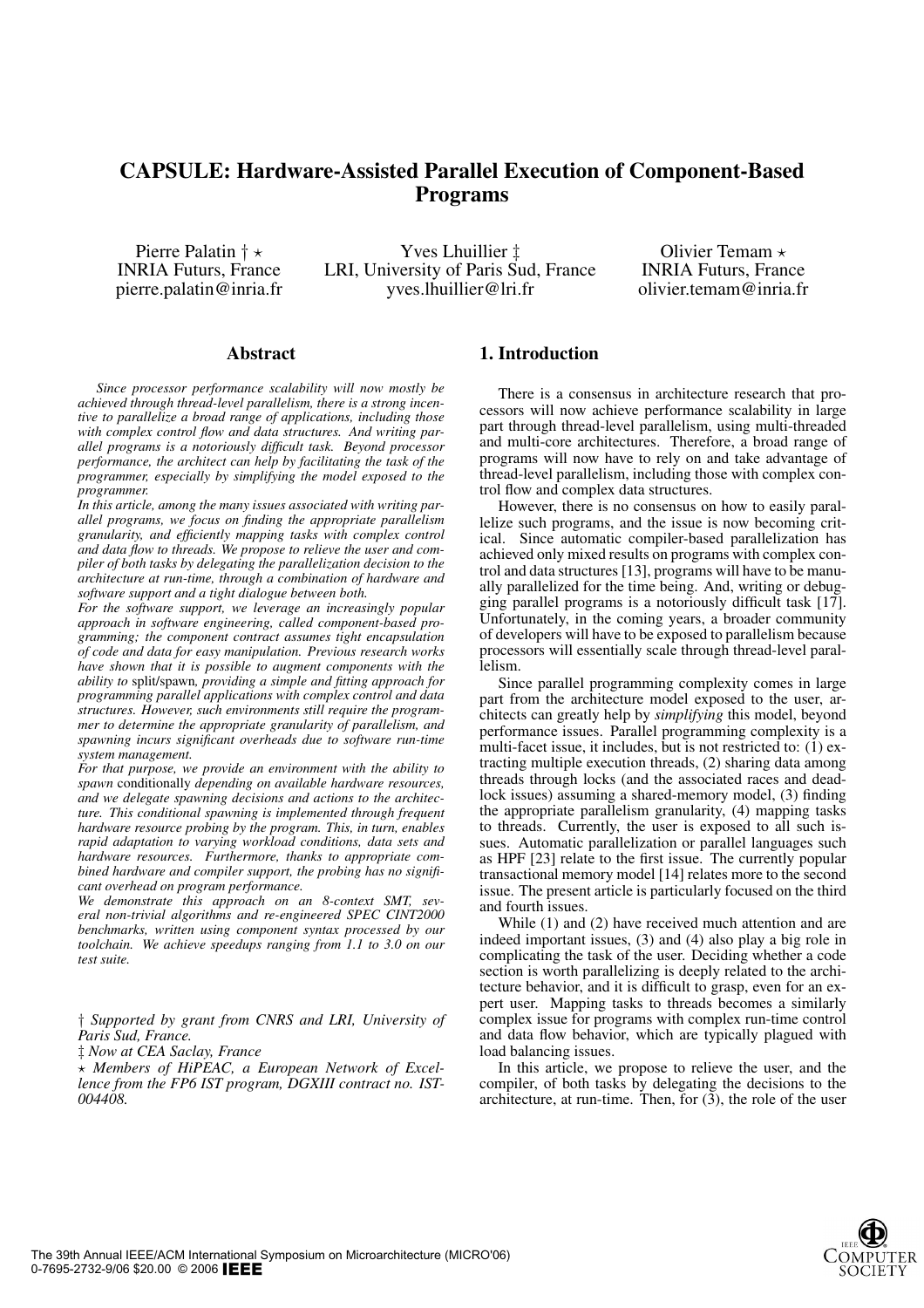is only to indicate if a code section *may* be parallelized, and the role of the architecture is to poll its resources and analyze program behavior to decide at run-time if the code section *can* be parallelized. Furthermore, for (4), the architecture dynamically distributes tasks among threads at run-time. As a result, the user is free to identify parallelism of any granularity without concern for overhead issues, and neither needs to delve into tasks distribution issues.

The aforementioned symbiotic behavior between the user and the architecture can greatly simplify the task of the programmer. In order to implement this modified hardware/software interface, we need to add support in both the architecture and the program.

For the programming support, our proposition elaborates upon component-based programming [34]. Components are not a new language, they are simply the next step in the evolution of encapsulation, beyond procedures and objects. The component contract is to provide tighter encapsulation: total isolation of the component code from the rest of the program (e.g., no shared variable), explicit communications with other components (e.g., input/output ports), so that the programmer can reason only locally on the component code. As a result, this approach is becoming increasingly popular for large development. Early on, Cilk [8] and Charm++ [18] leveraged that approach for parallel programming, because isolation and local programming simplify the task of identifying data dependences in large applications, i.e., issue (2) above. Their granularity of encapsulation is often finer than in traditional component-based environments used for software-engineering purposes.

Cilk and Charm++ showed that components can be particularly well suited for parallelizing programs with complex data and control flow behavior because parallelization can be expressed with a single simple and intuitive action: component *spawning*. The intuition is that a component can encapsulate part of its workload (control and/or data) into a child component and spawn it, e.g., in another thread.

However, both Cilk and Charm++ have two key limitations. First, the user must determine the appropriate parallelism granularity to avoid spawning too small components, which would incur a large overhead. Second, both environments implement component spawning through software run-time systems, which is flexible but also comes with a rather steep cost, adding to the overhead. These two limitations come from the fact that both Cilk and Charm++ were targeting large-scale multi-processors (coarse parallelism) rather than small-scale multi-threaded architectures.

We get rid of both limitations through a better dialogue between program and architecture by: delegating the spawning decision to the architecture, having the program constantly *probe* the architecture for available resources to spawn components, and consequently, taking into account that component spawning can *fail*. Moreover our components do not so much *spawn* child components, as *divide* themselves in half (each taking a part of the control and/or data workload), a bit like the mitosis of biological cells. For instance, a component containing a loop would probe hardware resources at each iteration and split the loop in half whenever a resource is available. This frequent probing allows rapid adaptation in case of complex load balancing (within or across data sets, or even among processes). In addition, we embed adaptive control to monitor the death rate of components (i.e., the rate at which the corresponding threads terminate) and throttle down component division if components die too quickly (too small components).

In addition, we embed adaptive control to monitor the death rate of components and throttle down component division if components die too quickly (too small components).

We have designed our own component framework, and the associated software tool chain, in order to remove most of the overhead of spawning, and especially probing. However, the hardware support for fast spawning can potentially be used with other existing environments, such as Cilk. Such environments could either use the hardware support for conventional systematic division, or keep their division model but adapt their underlying run-time system to leverage the conditional division mechanism.<sup>1</sup> Components are implemented as threads within the architecture. The architecture support, beyond standard thread and lock management, consists of two new additions to the ISA to implement probing and component spawning/destruction, as well as control for steering spawning.

We ported this hardware support to a SMT processor and we demonstrate that the component spawning parallel programming model paired with appropriate hardware support can efficiently execute programs with complex control flow and complex data structures.

One of the main assets of our approach is its ability to dynamically and quickly adjust to varying workloads in small code sections, or fast changing code sections. The approach has other benefits. Programs become more portable and can scale more easily with the number of threads than statically parallelized programs, because they assume nothing on the number of available threads or the nature of the supporting hardware.

Section 2 illustrates the principles of our approach on an example, Section 3 presents the hardware and compiler support for our component approach on a SMT, Section 4 introduces the experimental methodology, Section 5 presents experimental results, and Section 6 discusses related work.

# 2. Principles and Benefits

In this section, we illustrate the usage and benefits of component-based programming for expressing fine-grain parallelism, and highlight its potential synergy with a hardware support for driving spawning and mapping decisions, which is at the core of our approach.

One must understand that component-based programming is a naturally decentralized form of programming; the program is broken down into separate and independent components. Unlike objects, components do not freely reference other components within their code, they only spawn or pass information to them, in order to ensure encapsulation. Implicitly, component-based programs are well suited to multi-threaded single-core architectures, sharedmemory multi-cores, and even distributed-memory multicores thanks to their separation properties. In the present article we only target architectures with a single address space. Component encapsulation has two side effects: (1)

<sup>&</sup>lt;sup>1</sup>Note that the varying cost of probing and spawning could also result in different run-time behavior.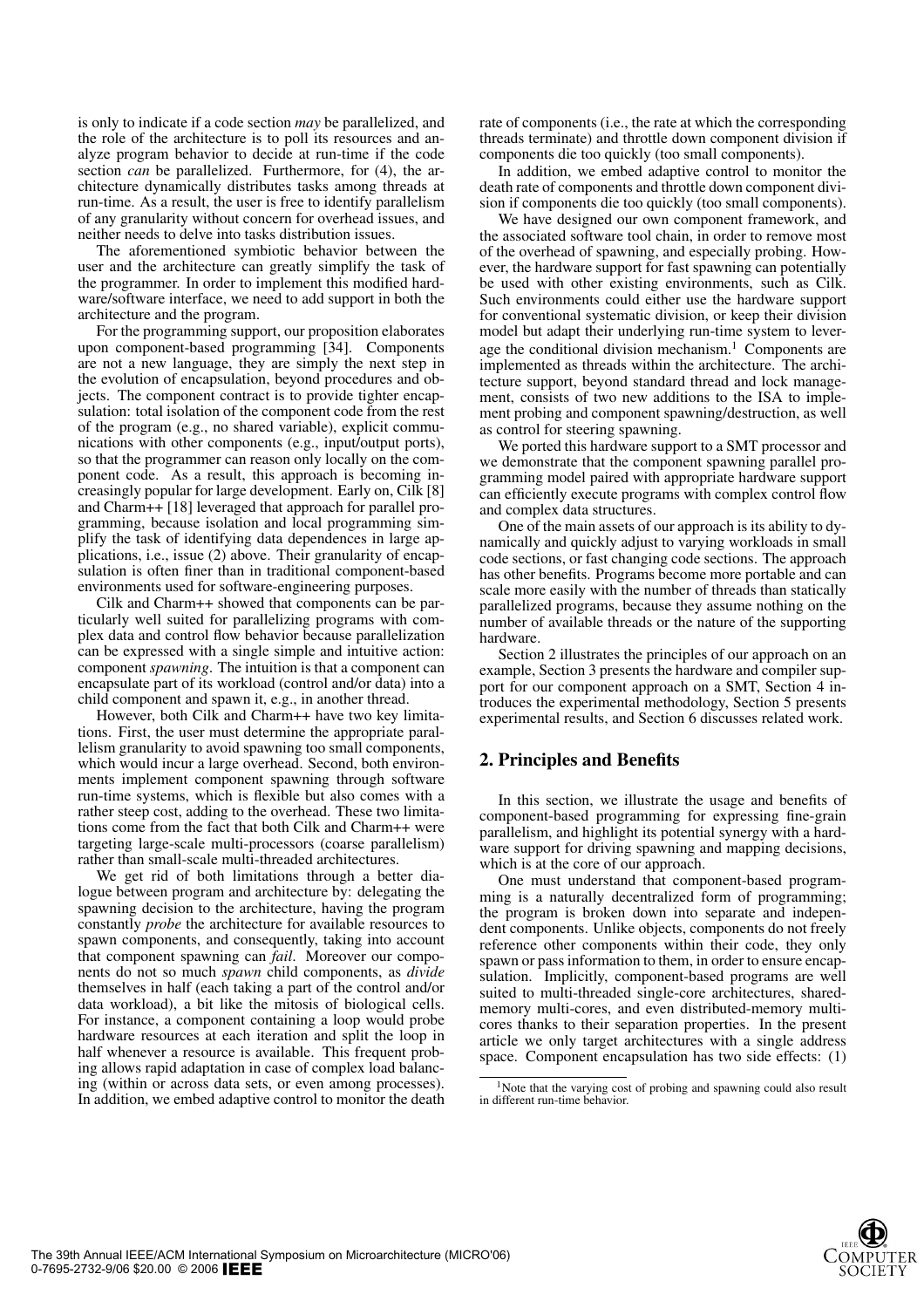

**Figure 1.** *Progress of normal and component versions of Dijkstra.*

the same specification implemented using components and using plain C or C++ can result in significantly different implementations, if not algorithms; (2) but the component implementation/algorithm is often more amenable to parallelism thanks to a stricter separation of state and decoupled component execution.

As a running example, consider the Dijkstra algorithm, often used in routing [25] to determine the shortest path between a starting node and all other nodes of an oriented graph with weighted edges. The algorithm iteratively walks through the graph, selects a node at each iteration, tags all the neighbor nodes with the path distance from the root node (sum of the path distance so far, and the distance to the neighbor), and finally selects, among all tagged nodes, the node which realizes the shortest path; the algorithm iterates until all target nodes are tagged, as shown in Figure 1 (see Normal).<sup>2</sup>

Because tagged nodes are not necessarily neighbor nodes (they could have been tagged during previous iterations), a standard Dijkstra implementation would use a central list to store all tagged nodes. This central list actually hinders parallelization, but it is only an artifact of imperative programming. Obviously, the different paths can be scanned concurrently.

So, a component view of Dijkstra could be the following. A component walks through the graph, recording the traversed path length both in the component and in the traversed nodes.

At any node, if the traversed path length stored in a component is smaller than the path recorded in the node (current shortest path to that node), then a shorter path has been found, and the component records it in the node; otherwise, the component is traversing a sub-optimal path and should thus die, as for A.C.E in Figure 1.

If a node has multiple child nodes, then the component needs to choose among as many paths. Instead of serially or recursively exploring them, the component can explore all child nodes concurrently by splitting itself into several child components (division), as shown in Figure 1 (see Component). The corresponding code is shown in Figure 2(a) (the pre-processed and post-processed versions will be explained in Section 3), a component is called a worker in our syntax, and probing+spawning a component is implemented through a coworker call. The pre-processor transforms this call into a switch statement, see Figure 2(b) which effectively implements the probe+spawn operation. The user writes what happens if the probe fails (usually, that the component simply carries on its serial execution), as shown in the case  $-1$  statement.

The hardware support takes charge of the remaining decisions. It monitors hardware resource usage, and whenever it sees a spawning request in the form of an assembly nthr instruction, it can either decide to act upon it or treat it as a nop. For instance, in Figure 1, on step 1, the architecture lets the first component (path A) replicate into A.B and A.C because a hardware context is available. However, on step 2, the three contexts are used, and two components want to replicate, so the architecture denies the replication of one of them (component  $A.C$ ).

Thanks to dynamic steering, hardware resources are not over saturated and fully used when there are enough spawning opportunities. Therefore, a component program paired with hardware support executes more efficiently than the same statically parallelized component program, as shown in Figure 3. This figure shows the execution time of the *Dijkstra* algorithm for 100 randomly generated graphs of 1000 nodes each, on a superscalar processor, a SMT architecture, and a SMT architecture augmented with component support. The x-axis shows the execution time in millions of cycles, the y-axis shows the number of data sets with the same execution time. As can be seen, for almost all data sets, the



<sup>&</sup>lt;sup>2</sup>The  $\varnothing$  symbol in Figure 1 denotes an empty set, not 0; it indicates that the node has never been reached.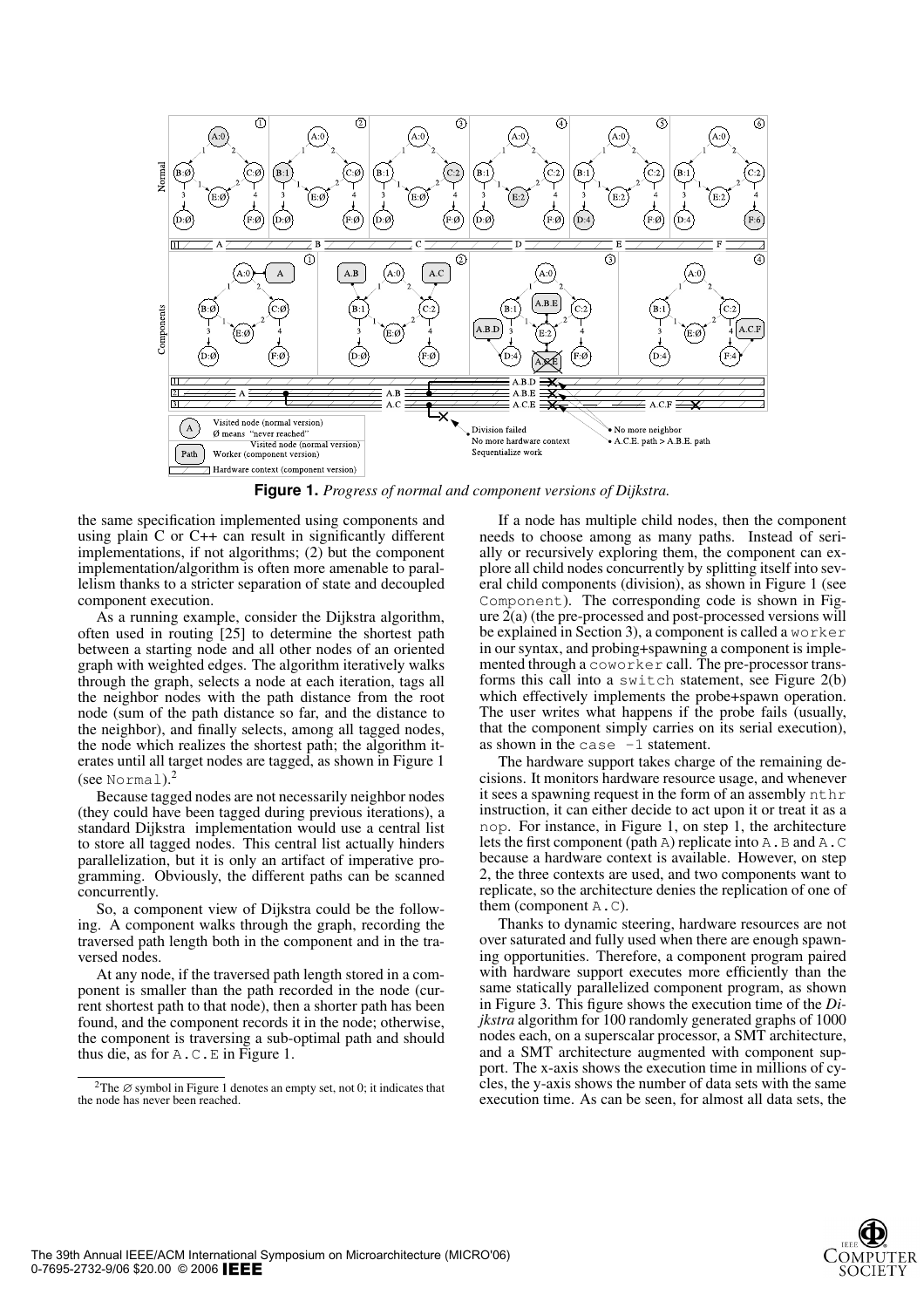```
worker dijkstra {<br>//explicit declaration of 'co-workers' for<br>//exploring child nodes<br>dijkstra coworker;
     //worker actions<br>dijkstra (node_t *node, int distance, node_t *from) {<br>// ...worker task on local data structure element ...<br>mlock(node):
          mlock(node);<br>if (distance >= node->distance) {
               munlock(node);<br>delete; //destroy agent
          %<br>node->distance = distance;<br>node->parent = from;<br>munlock(node);
                      worker replication for each child node<br>edge_t e = node->edges; e != NULL; e = e->next)
           for (edge_t e = node >edges; e != NULL; e = e >next)<br>coworker(e >head, node >distance + e >length, node);
\mathbf{1}//Start<br>new dijkstra (initial_node, 0, NULL);
                                               (a) Source
void dijkstra (node t *node, int distance, node t *from)
    mlock(node);<br>if (distance >= node->distance) {<br>munlock(node);<br>kthr();
    node->distance = distance;<br>node->parent = from;<br>munlock(node);
    for (edge_t e = node->edges; e != NULL; e = e->next) {<br>switch(nthr()) {<br>\cos \theta = 1: //replication denied (sequenti
              \begin{array}{ll}\n\text{case} & \text{-}1: \\
\text{dijkstra}() & \text{...}\n\end{array}//replication denied (sequential)
                      - 9
                                                 //replication allowed, current worker
              case
                   break;
                   preak;<br>se l: //replication allowed, new worker<br>dijkstra(e->head, node->distance + e->length, node);<br>kthr(); //this worker dies upon completion
              case 1
\mathbf{r}(b) Pre-processed source
                                                 #jump if division is allowed
    nthr r3, div$ok
    sequential code<br>br div$end
                                                  frontinue normal execution
    BI div$end<br>div$ok:<br>bne r3,div$1<br>worker0 code<br>br div$end
                                                  #continue normal execution<br>#on allowed division<br>#new worker goes to div$1
                                                   #continue execution
                                                  #new worker code
    div$1:ei.<br>• New stack
          worker1 code<br>→ Restore stack
     k<sub>th</sub>
```
#new worker dies upon completion<br>#execution continuation (c) Assembly (switch statement)



component program + hardware support pair not only outperforms standard SMT (and superscalar) execution, but it is fairly stable since hardware contexts are almost always used. More precisely, whenever a component dies, either because it has reached an end node or because it has met a component with a shortest path, another component can explore more paths concurrently. We could implement and observe similar synergistic behavior between program and architecture in most of our component programs.

# 3. Implementation

div\$end:

In this section, we present the architecture and compiler support for component-based programming.

#### 3.1. Architecture Support for Components

As mentioned in the introduction, our current target architecture is SMT. SMT is a natural hardware platform for



**Figure 3.** *Distribution of execution time (Dijkstra).*

evaluating component programming because a lightweight thread is a simple means for implementing a component. Other architectures, like CMPs, would also provide an adequate support, and we will extend our framework to CMPs in the future. A SMT must be augmented with three features to support component programming: (1) thread division, (2) thread activation/deactivation, (3) fast thread synchronization. The first item is component-specific, while the last two features have already been proposed for SMTs. Because the division feature enables the architecture to take parallelization decisions, we say the SMT is a self-organized multithreaded processor and called *SOMT*.

Our baseline SMT implementation is similar to the one proposed by Tullsen, et al., [38], see Figure 4. There are 8 hardware contexts, 32 registers per context, and 16 instructions can be fetched per cycle, using a policy similar to Icount 4.4 policy [37], i.e., instructions are fetched for 4 threads per cycle, 4 instructions per thread. Each active thread has its own hardware context, which includes the thread state (see below for the different states), the thread registers and the PC.

Thread division/replication. The SMT model already allows multiple threads with separate contexts to be executed in parallel. A thread may, by means of a New THRead instruction (nthr), divide itself into two new threads. One of the key features of the architecture is that it is free to ignore this instruction and not perform a thread division if available hardware resources do not allow it.

The nthr instruction performs the following actions. The instruction is initially treated as an unconditional branch. Upon execution, the instruction creates a new thread by seizing a hardware context. A hardware thread context can have three states: free (not allocated to a worker/thread), active (instructions are fetched), stall (instructions are not fetched). After the nthr is decoded, a free destination hardware context is chosen, and this chosen context switches from state free to state stall.

When instruction nthr retires, all thread registers to which instruction nthr belongs are copied into the registers of the new hardware context, the PC is set to the first target instruction, the hardware context of the destination thread transits to active, and worker instructions are fetched. The thread registers are only copied at the commit stage because nthr could be speculative; it would also be

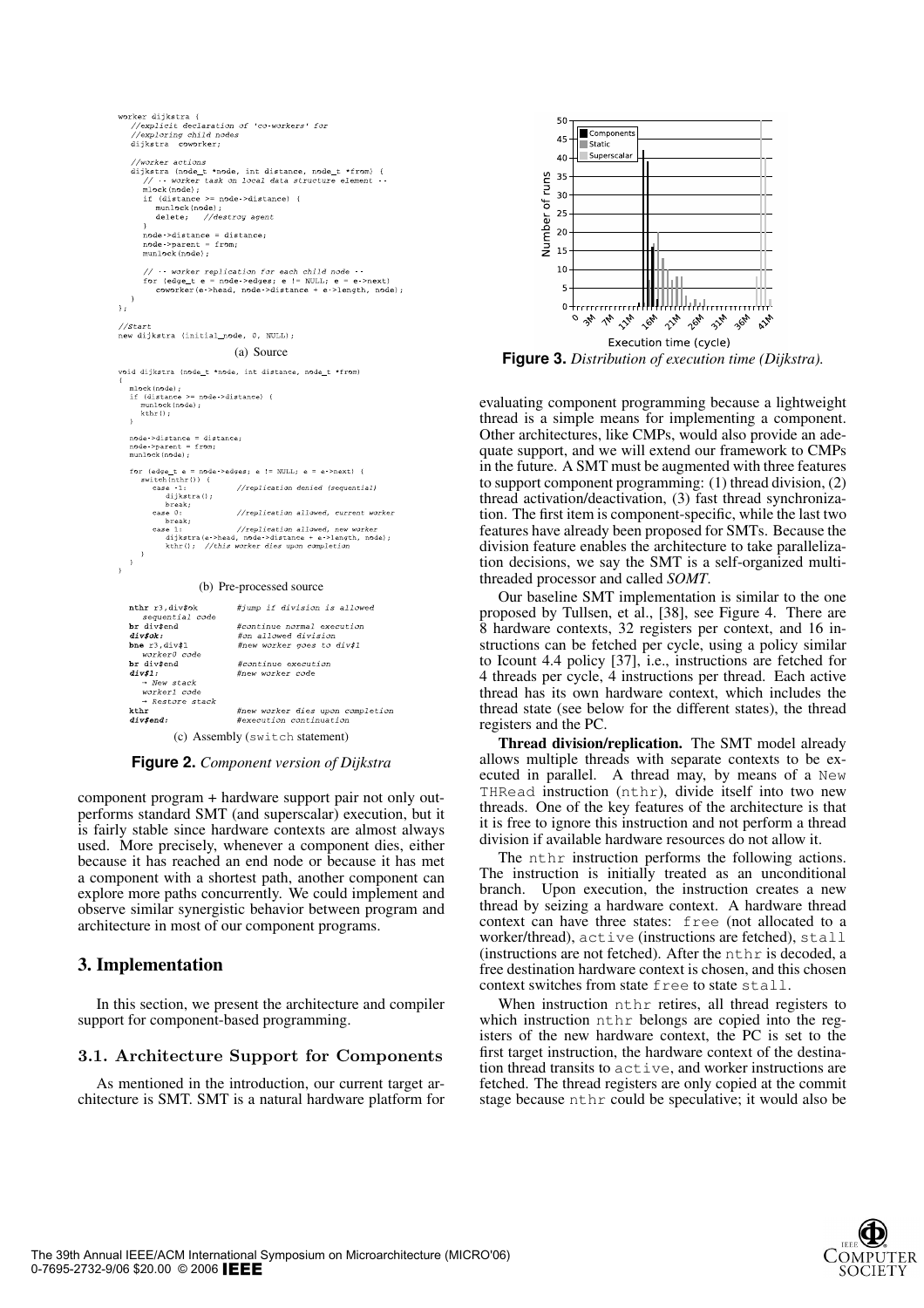

**Figure 4.** *Self-Organized Multi-Threading.*

possible (faster but more costly) to speculatively copy register map tables. The parent thread is stall during one cycle for the copy, and the child thread is stall a variable number of cyles until all register copies are done. If the nthr instruction is on the wrong path and a thread has been started, the corresponding context transits back to free state. Note that fetching worker instructions following nthr is delayed by the pipeline length. However, we also found that delaying the thread start time had limited impact on performance due to the large amount of parallelism and overlap among threads/workers in most cases, so this optimization did not seem worth the added hardware complexity.

A set of related workers, i.e., childs or parents or siblings, forms a group which always has a single ancestor; and each worker within such a group ends with a Kill THRead instruction (kthr), except for the ancestor. Upon decoding kthr, the corresponding thread transits from the active to stall state, and stops fetching instructions. When kthr reaches the commit stage, the hardware context is deallocated (free state).

Division strategy. As mentioned before, the architecture decides whether to act upon an nthr instruction. The strategy is greedy unless threads are dying quickly, meaning the parallel sections are too short with respect to thread creation overhead. Precisely, an nthr instruction is executed if there is a free hardware context, and if the number of threads which died in the past N cycles ( $N = 128$  in our experiments) is smaller than half the number of hardware contexts.

Thread activation/deactivation. The proposed model also relies on the ability to swap in and out threads in order to have more threads (workers) than hardware contexts, much like a superscalar processor has more in-flight instructions than the number of functional units.

The architecture handles swaps using a LIFO stack of hardware contexts connected to the register bank, see Figure 4. Tune et al. [40] already proposed to implement *virtual* hardware contexts using a context stack, called an *inactive register buffer*. Using micro-code instructions to save/restore registers, they estimate their swapping latency to no more than 15 cycles on average. Because we use no register mask and no fine-tuned swapping implementation, and because we use 16 virtual contexts instead of 4 (and 8 physical contexts versus 2), we estimated swapping at 200 cycles for 62 registers. We experimentally found that a LIFO stack of 16 entries was sufficient for an architecture with 8 hardware contexts. For 62 registers (31 FP, 31 Integer) plus a PC, the 16-entry LIFO stack has a size of 4kB. No stack overflow occurred in our experiments, but a full architecture should include a system trap for dumping the oldest threads to memory in order to free stack space. When a thread is swapped out to the stack, the hardware context transits back to stall, and once the last thread instruction retires, registers are copied to the inactive context stack, freeing the hardware context.

Scheduling and swapping strategy. The scheduling policy of SOMT is ICount.4.4 [37], i.e., a policy that privileges best performing threads, which are more likely to efficiently use functional units. In addition, we have implemented a *swapping* strategy to evict threads incurring long delays, mainly due to long memory latencies, much like in large-scale multi-threaded machines [2]; as a result, it is solely based on the observation of the threads cache behavior.

Each load latency is compared against the average latency of the last 1000 loads; if the latency is higher, a thread counter is incremented, otherwise, it is decremented; when the thread counter crosses a threshold (256 for an initial value of 0), the thread is swapped out if there is no free hardware context.

Fast thread synchronization techniques. As proposed in [39], mutual exclusion for accessing shared variables is implemented using a fast locks table, see Figure 4. The lock is set by a Memory LOCK instruction (mlock) on a given address. The lock is set on the base address of the shared object to be accessed, independently of the object size. If another mlock instruction wants to access a locked address, the subsequent instructions are squashed, the thread transits to the stall state and the thread id is stored in the *Locking table*, see Figure 4. Each entry of the table has three fields, the address locked, an identifier of the thread possessing the lock, and an identifier of the oldest thread stalled by the locking thread. Thus, when the locking thread releases the lock, with a Memory UNLOCK instruction (munlock), the oldest waiting thread becomes the new owner.

#### 3.2. Compiler Support for Component Programming

Rather than forcing the adoption of a new component language, we have implemented component support in the

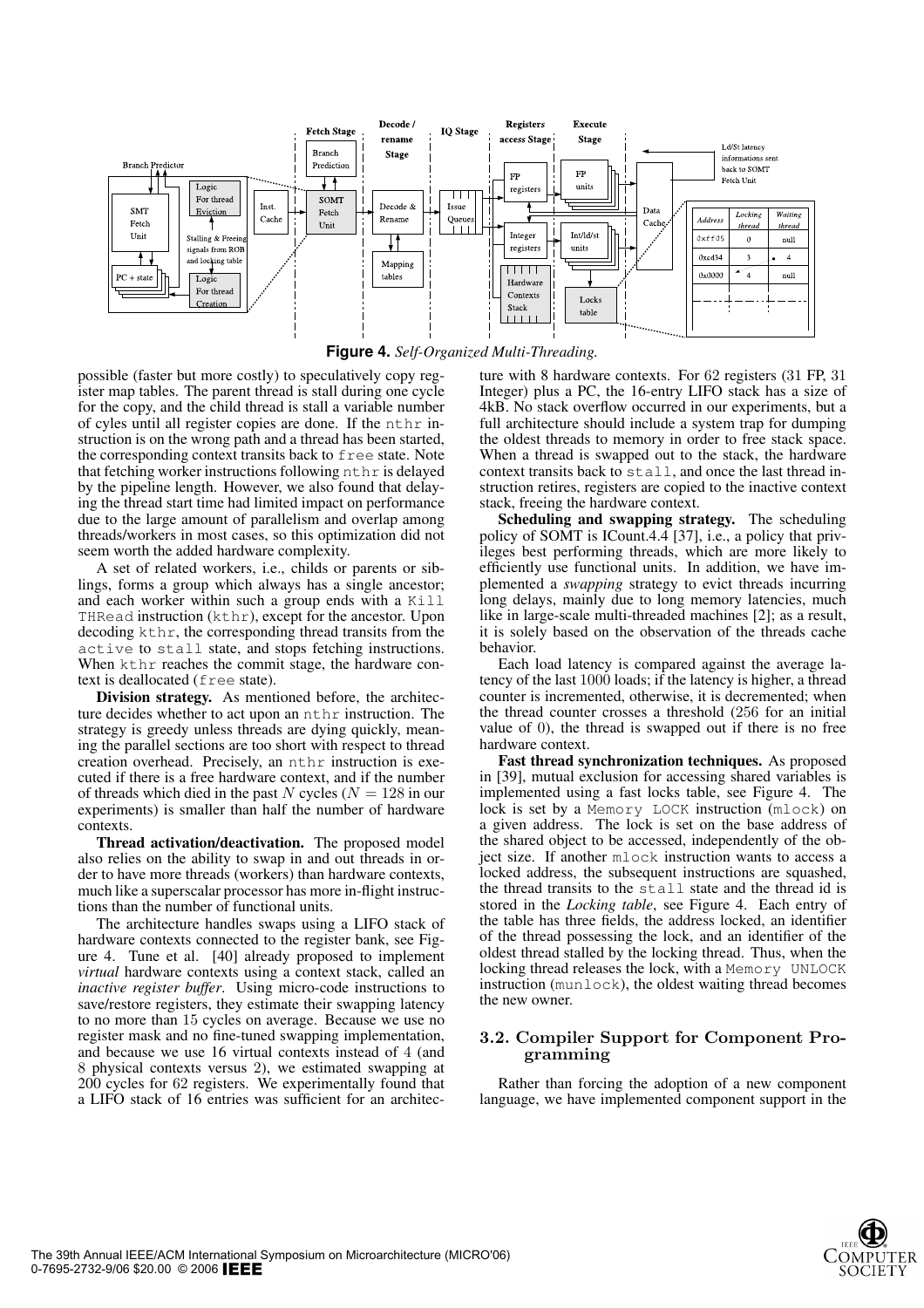form of C/C++ extensions that a user may or may not take advantage of, enabling progressive adoption, much like multimedia SIMD extensions. The role of the compiler support is to implement the C/C++ syntax extensions required for component programming and illustrated by the example of Figure 2(a), and to generate a code that can be manipulated by the architecture, especially for replicating components/workers. In the remainder of this section, we use our syntax term *worker* rather than *component*.

Our toolchain takes the form of a source-level preprocessor, an assembly-level post-processor, both combined with GCC. The source-to-source pre-processor transforms our C/C++ extensions for division into standard C/C++ code, as shown in Figure 2(b) for the example of Figure  $2(a)$ . This code is fed to  $GCC$ , and the corresponding assembly code is post-processed to substitute the source constructs introduced by the pre-processor with binary libraries for component programming and add several new assembly instructions.

One of the key transformations is enabling a worker to (efficiently) replicate or not, depending on the architecture decision at run-time. For that reason, any call to a  $C/C++$  function identified as a worker, see Figure 2(a), is replaced with the switch statement shown in Figure 2(b) by the pre-processor. Three different versions of the worker are generated: a sequential version, left and right versions which split the worker task and its data structures in some cases.<sup>3</sup> The assembly post-processor will replace the assembly version of this switch statement with a more efficient assembly code, and introduce a nthr (New THRead) assembly instruction for the architecture, see Figure  $2(c)$ . If the architecture allows replication, the left/right versions are executed, otherwise, the sequential version is executed.

Now, replicating a worker does not amount to a standard function call, especially with respect to stack management. Because the left/right versions will execute concurrently, they cannot share the same stack, so a new stack is allocated from a pre-allocated pool in one of the versions (the right version; the left version is actually the initial worker with a reduced task).<sup>4</sup> This stack management code adds a slight overhead to replication, in addition to the hardware overhead of replication detailed in Section 3.1; the measured average programming overhead is 15 cycles per division.

Finally, replicating also requires to set synchronization locks on variables passed to co-workers. Workers abide by a simple rule enforced by the architecture: only one thread can execute on one or a user-specified set of data structure nodes. If another thread wants to use one or several data structures nodes used by other workers, it is simply stalled until the lock is released.

The architecture provides support for fast synchronization/locks as explained in Section 3.1. By default, locks are set by the toolchain on every variable passed by address; they are only set on the sections where variables are modified, and they do not include spawning sections. Intuitively, the principle is to set locks systematically when global data is manipulated, but to release these locks before any worker "movement" on the data structures. However, the toolchain does not include sophisticated inter-procedural or alias analysis and the user must still adjust locks manually when necessary. More generally, in its current form, the approach does not relieve the user from identifying deadlocks, and lock placement can be modified by the user. For instance, in Figure 2(a), the lock on variable  $f$  rom is not necessary and has been removed; variable node is unlocked before the for loop, where the worker "moves" to child nodes (spawning sections). If a worker reaches a graph node currently scanned by another worker, it will stall until that worker has either updated the node distance and moved to neighbor nodes or died.

We are currently working on expanding the framework syntax with special constructs for identifying data structures and data structure manipulations which will enable the toolchain to implement data-centric synchronization, and to handle locks in more cases, putting less emphasis on the need for sophisticated inter-procedural and alias analysis. This data-centric synchronization will itself be based on protected objects. Protected objects are standard objects where only a single method can be executed at any time. This approach is based on Ada protected objects [42], and the core concept itself comes from Monitors [16]. When coupled with tight data encapsulation within objects along the principles of components, it facilitates the identification of deadlocks and the management of concurrency. By default, the software toolchain automatically generates locks, but again, the user is free to alter the model and unprotect some methods to ensure correct execution. The data structures and data structure manipulations will later be based on protected objects and dedicated methods within these objects.

It is important to understand that, while synchronization is usually a strong performance limitation of parallel applications, component programs usually have no central data structure that all workers need to access *simultaneously*. Component programs reflect the notion that data structures are laid out on a virtual space with multiple workers accessing their different nodes concurrently, so that, even though synchronizations occur all the time, they only occur among a few workers on a given data structure node. As a result, the impact of synchronizations on performance is fairly low, and it does not increase significantly with the number of workers, i.e., when the number of available hardware resources/threads increases. Finally, note that in the *Dijkstra* example, each worker uses only one node of one data structure, but in other programs such as *LZW*, a worker uses multiple nodes from two different data structures, i.e., the approach does not limit how many data structures a worker can handle, nor how many nodes of each data structure.

The final support for replication is the process of killing a worker. Upon death, a worker must merge/combine its information with co-workers, and only one of them will survive. The nature of worker groups is program-dependent: all workers may belong to the same group (as in *Dijkstra*) or several worker groups may independently co-exist. In some cases, like a reduction for instance, this merger involves special processing, such as adding the worker result with that of other co-workers. Progressively combining local results from co-workers rather than updating a central



 $3$ For instance, replicating a worker which uses an array may involve changing loop bounds.

<sup>&</sup>lt;sup>4</sup>Note that for small workers where only registers are used, there is no need to allocate a new stack upon each division.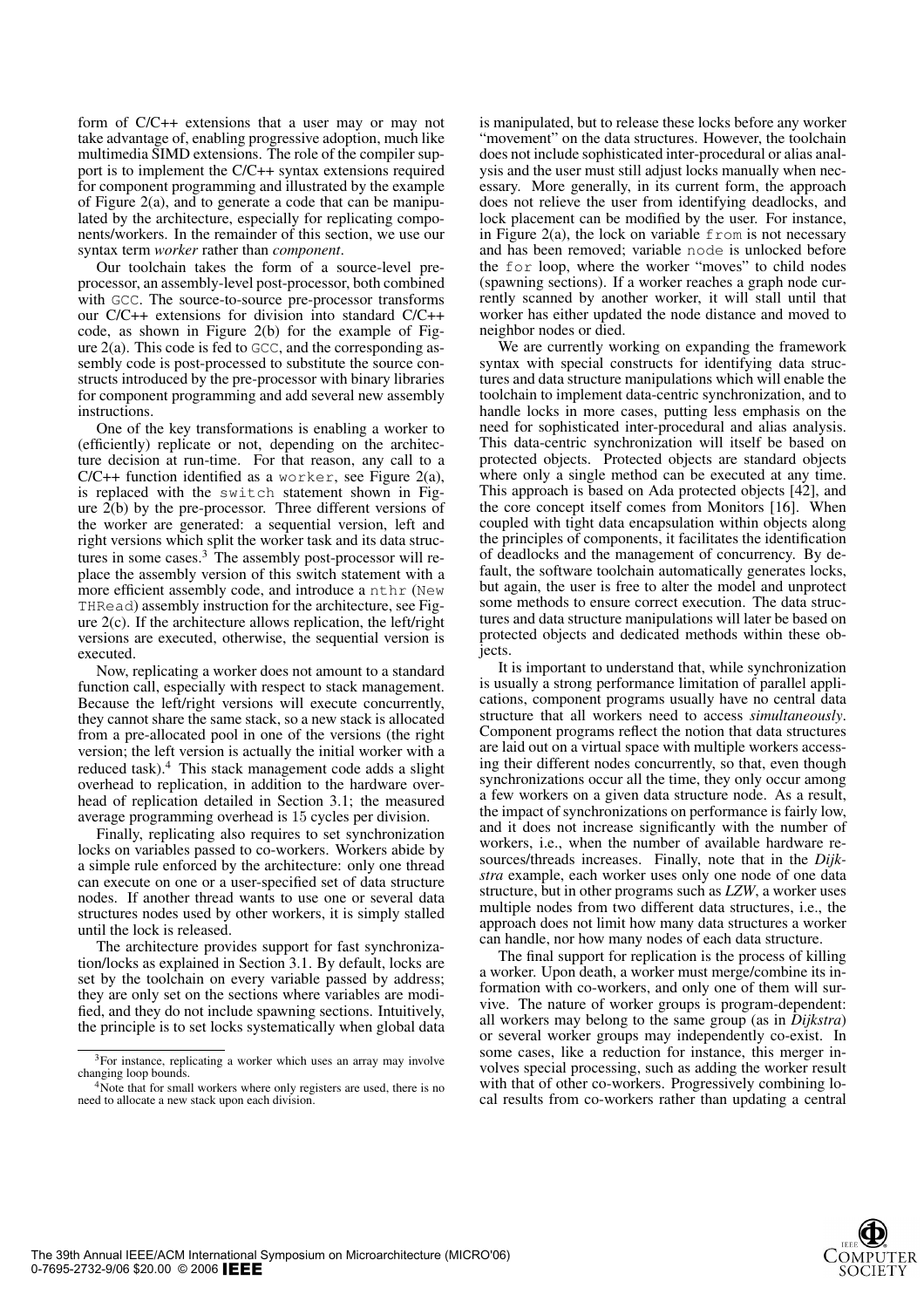| Fetch width              | 16                                  |  |  |
|--------------------------|-------------------------------------|--|--|
| Issue / Decode /         | 8                                   |  |  |
| Commit width             |                                     |  |  |
| RUU size                 | 256                                 |  |  |
| (Inst. window)           |                                     |  |  |
| LSO size                 | 128                                 |  |  |
| <b>FUs</b>               | 8 IALU, 4 IMULT.                    |  |  |
|                          | 4 FPALU, 4 FPMULT                   |  |  |
| <b>Branch prediction</b> | Combined, 1K meta-table size        |  |  |
|                          | 4K entries bimodal,                 |  |  |
|                          | 8K 2nd level entries Gap predictor, |  |  |
| Memory latency           | 200 cycles                          |  |  |
| L1 DCache                | 8kB, 1 cycle                        |  |  |
| L1 ICache                | 16kB, 1 cycle                       |  |  |
| L2 Unified Cache         | 1MB, 12 cycles                      |  |  |

**Table 1.** *Baseline configuration of SOMT, SMT and superscalar processors.*

variable or data structure significantly improves program parallel properties. Note that the REDUCTION OpenMP directive provides a similar specific support for reductions through the addition of local variables.

## 4. Methodology

Simulator. Our SMT simulator is built on top of SimpleScalar version 3.0. The functional simulator part of SimpleScalar was replicated to accomodate multiple threads; modifications also involved a significant rewrite of the fetch stage (see below), and lesser modifications of the dispatch stage (replication of mapping tables). We ran experiments on an SOMT processor, a SMT processor, and an aggressive superscalar processor configured according to the parameters in Table 1. While Capsule can potentially accomodate several processes and leverage dynamic component division to take advantage of periods of time with low system workload, multi-process workloads have not been implemented nor evaluated yet, and are left for future work.

*Instruction fetch.* For each thread, one cache line (i.e., up to 8 instructions) is fetched from the instruction cache to the instruction buffer. For the SMT/SOMT versions, 4 cache lines, corresponding to 4 different threads, are fetched every cycle, i.e., up to 32 instructions. Two branch predictions can be performed every cycle, and only one prediction per cache line per cycle. We use a double 16-instructions buffer to store the fetched instructions, but only the first 16 instructions can be used in a single cycle. The instructions are stored in the second buffer solely to reduce the number of cache accesses and to increase the overall fetch bandwidth. Every cycle, only 4 threads can fetch instructions from the buffer, and the instructions of the different threads are interleaved in the buffer, but the repartition of instructions among threads is dynamic. If one thread can fetch less than 4 instructions on a cycle, the instructions of other threads are stored in the buffer. Therefore, while, on average, 4 threads get 4 instructions each per cycle, one thread can get up to 8 instructions and issue them all in a single cycle, see Table 1.

Benchmarks. Our benchmark suite contains 4 SPEC CINT2000 programs, indicated in Table 2, and 4 core

| <b>SPEC CINT2000</b> | # Lines | # Modified<br>or added<br>functions | Modified<br>or added<br>lines | $%$ total<br>execution<br>time |
|----------------------|---------|-------------------------------------|-------------------------------|--------------------------------|
| $181$ . $mcf$        | 2412    |                                     | 174                           | 45%                            |
| 175. vpr             | 17729   | 10                                  | 624                           | 93%                            |
| $256.$ bzip $2$      | 4649    |                                     | 317                           | 20%                            |
| 186.crafty           | 45000   |                                     | 201                           | 100%                           |

**Table 2.** *SPEC CINT2000 modifications for componentization.*

algorithms, 2 of which are used in other SPEC CINT2000 benchmarks (179.art, 164.gzip). We coded the algorithms into independent components: the *LZW* compression algorithm (164.gzip), the *Dijkstra* routing algorithm (175.vpr), the *Perceptron* neural network (179.art), the *QuickSort* sorting algorithm (181.mcf, 256.bzip2). The execution times of the different componentized algorithms vary from several hundred thousand cycles to several hundred million cycles depending on data set size.

As mentioned in Section 2, a component implementation of a given program specification can be significantly different from its C/C++ implementation. For that purpose, in order to extract the full program specification, we had to reverse-engineer the target program specification and then re-engineer program sections using components. Because it is a very time-consuming and tedious process, we have only applied it to 4 SPEC CINT2000 programs. For each benchmark, we have identified a subset of the control-flow graph where the program "stays" (consecutively spends) a significant share of its execution (so that data structures may be modified within these subgraphs without incurring too frequent and excessive performance penalties when switching back to the rest of the program). Then we have identified and reprogrammed in a component way the corresponding sets of functions. Table 2 indicates for each benchmark the number of modified source lines and functions, and the total execution time spent in the corresponding subgraph.

Static parallelization. In order to highlight the synergy between component programming and component hardware support, we have derived a statically parallelized version of each core algorithm to be run on a standard SMT, in addition to the baseline imperative version to be run on a superscalar processor, and the component version to be run on SOMT. All benchmarks were compiled on an Alpha 21264 using  $cc$  -03.

While there is a broad literature on coarse-grain parallelization, and parallel versions for several algorithms (*MxM*, *QuickSort*, *Perceptron*, *MxV*) which could bring better performance than our fine-grain thread-level parallelization, we could not find parallel versions of some algorithms (*LZW*, <sup>5</sup> *Dijkstra*, <sup>6</sup> *MCF*). In order to have a homogeneous statically parallelized version of all programs, we have derived a static parallel version for each program from our component version using profile-based techniques. The general principle is akin to iterative parallelization: we run the component version, monitor how data structures are implicitly being divided by workers, and whenever the number of workers reaches the maximum number of hardware contexts, we record how the data is distributed among work-



<sup>5</sup>Derivatives of *LZW* have been parallelized but not *LZW* itself.

<sup>6</sup>The *Dijkstra* parallel versions are intended for very coarse parallelism, and would not perform efficiently on small data sets.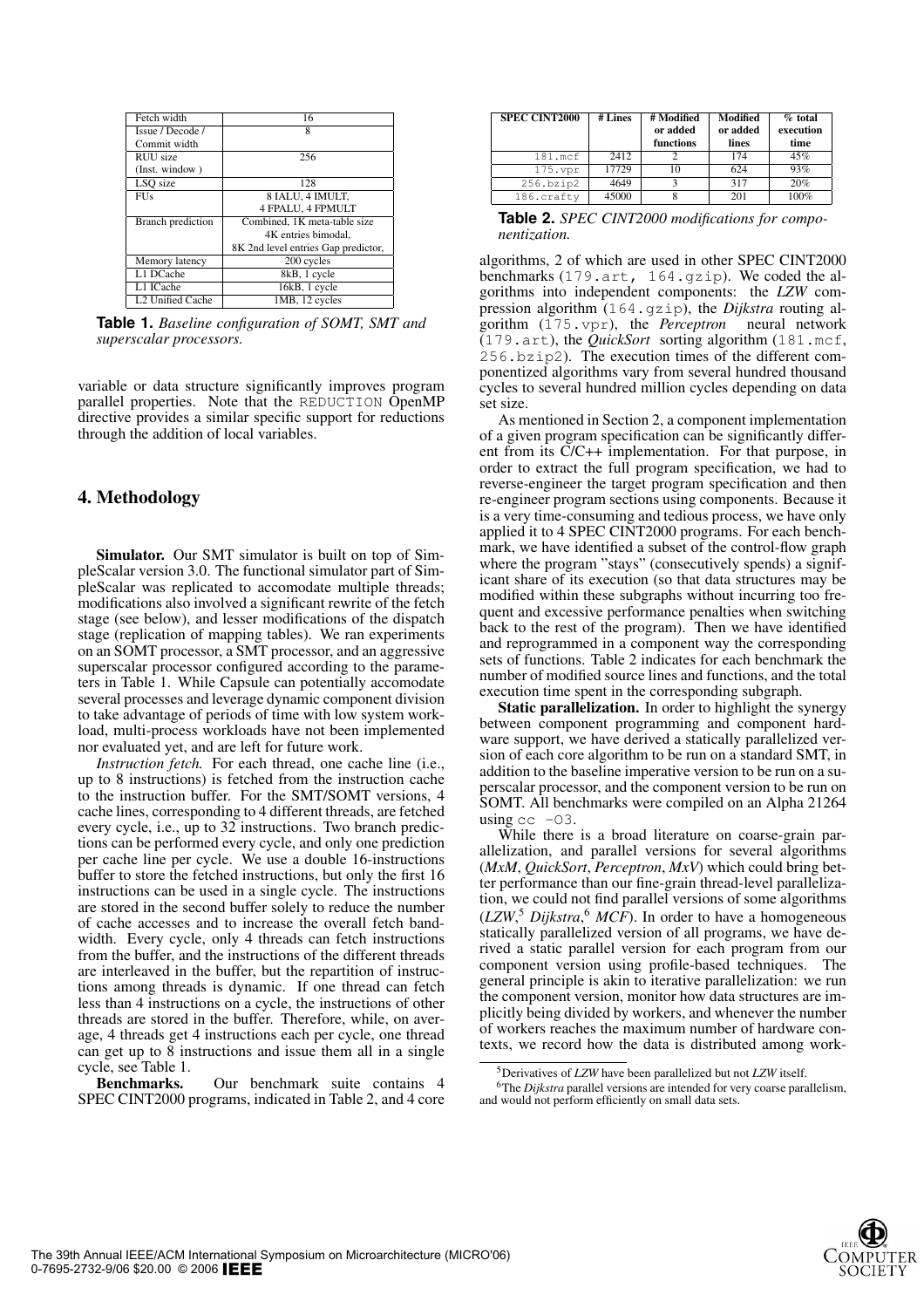

**Figure 5.** *Distribution of execution time (QuickSort).*

ers, and use this distribution as a static task parallelization. Therefore, the comparison of our component version against our static version is rather pessimistic for two reasons. It assumes a static compiler will always be capable of identifying a parallel version of the algorithm, which is not the case, especially for pointer-based applications; and it assumes the compiler will be capable of finding enough parallelism to use all hardware threads available.

#### 5. Performance Evaluation

We first use the core algorithms to illustrate a number of properties of our hardware/software component approach, and then apply it to the re-engineered SPEC CINT2000 programs.

Core algorithms. As mentioned in Section 4, in most of the experiments, we compare superscalar execution (i.e., 's equential'' execution, in the sense that there is no threadlevel parallelism) with a statically parallelized program running on a standard SMT, and with a component version dynamically parallelized on a self-organized SMT.

Irregular data structures and parallelism. One of the first benefits of component hardware support is dynamic load balancing. Our division strategy greedily grants component spawning requests as long as hardware contexts are available. If an algorithm needs to partition complex and irregular data structures, the workload of each thread may significantly vary. With static parallelization, a thread with a small workload which terminates early will stay idle. With the component approach, all components will constantly probe the architecture for division through the nthr instruction. As soon as a worker (thread) has terminated, its hardware context will be granted to one of the remaining components, so that hardware resource utilization is maximized.

This effect shows in Figures 3 and 5 for both *Dijkstra* and *QuickSort*; respectively 100 graphs of 1000 nodes were generated for *Dijkstra* and 500 lists of various distributions for *QuickSort*; the x-axis shows the execution time, and the y-axis is the number of data sets with the same execution time. These figures show both the performance difference as well as the performance variability of each



**Figure 6.** *Irregular divisions in QuickSort.*



**Figure 7.** *Division throttling of small parallel sections.*

approach. *Dijkstra* partitions the graph into as many subgraphs of varying size as the number of child nodes after each node selection, and *QuickSort* partitions the list to sort into two sub-lists of varying sizes depending on the pivot selection. The component version has a speedup of 1.23 for *Dijkstra* and 2.51 for *QuickSort* over the statically parallelized version, and respectively 2.51 and 2.93 over the superscalar version. Its performance is also significantly more stable than the statically parallelized version due to dynamic load balancing, which has interesting implications for embedded real-time systems. Figure 6 illustrates for *Quick-Sort* how irregular divisions can be depending on the list lengths after each pivoting operations.

Small parallel sections. Greedy component division improves dynamic load balancing by maximizing hardware resource usage. However, as mentioned in Section 3.1, if the lifespan of a worker (thread) is short, the overhead will eradicate the benefits of exploiting parallelism. For that reason, we explained that the architecture monitors the average number of thread destructions per cycle, and takes this metric into account in the cost function driving division decisions. *LZW* and *Perceptron*, are two algorithms which benefit from this division throttling feature.

The *Perceptron* component version constantly attempts to split its initial group of 10000 neurons into two child components with half the number of neurons. The *LZW* component version recursively splits the initial sequence of  $N = 4096$  characters it must match into two sequences of  $N/2$  characters in order to parallelize the search.

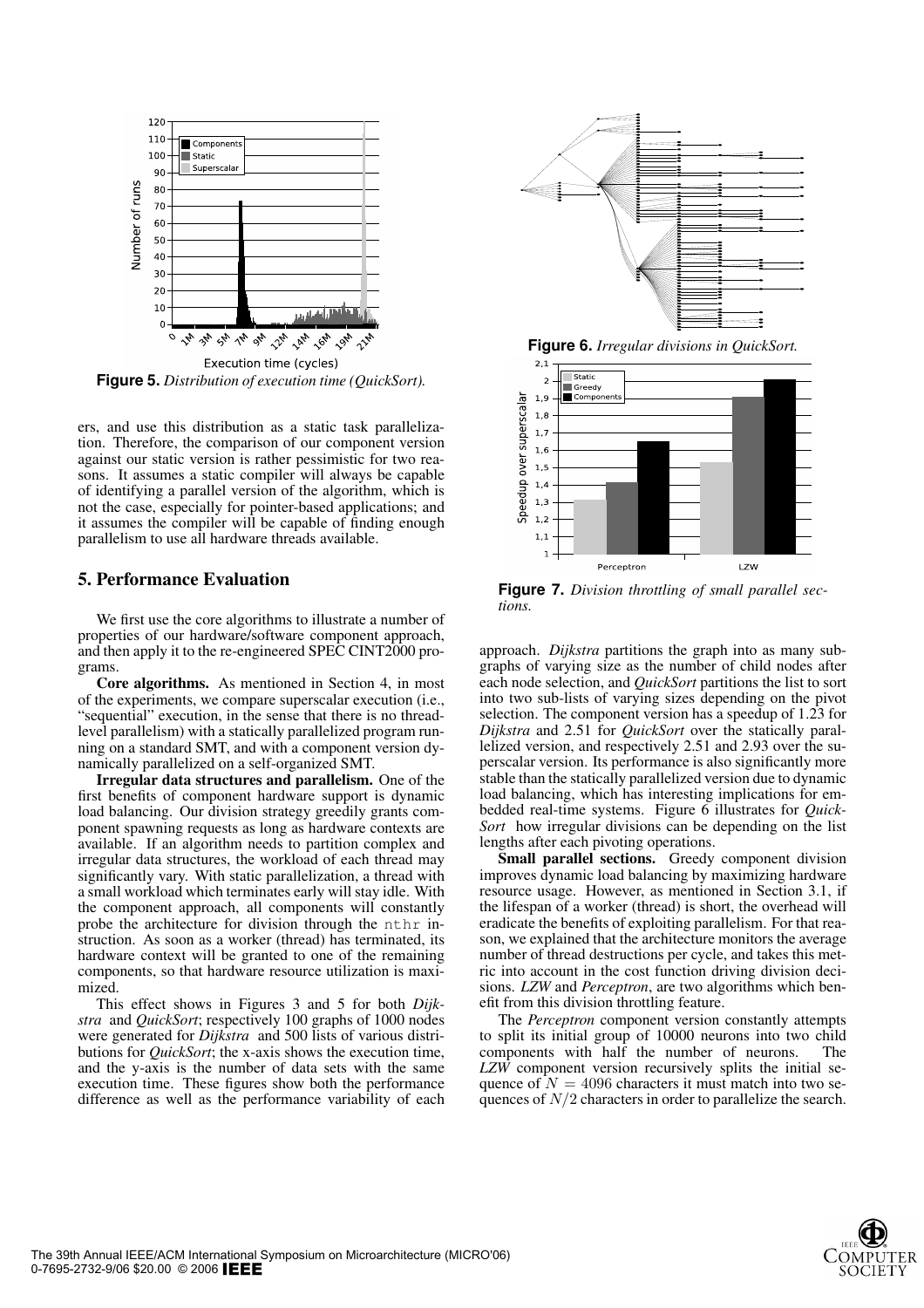

**Figure 8.** *Speedup (overall and component sections; % above bars correspond to fraction of total execution spent in componentized sections).*

| Benchmark | # divisions<br>requested | # divisions<br>allowed | % divisions<br>allowed | $#$ insts<br>/ division<br>allowed |
|-----------|--------------------------|------------------------|------------------------|------------------------------------|
| mcf       | 99598                    | 40532                  | 40%                    | 3.7K                               |
| vpr       | 67560                    | 2702                   | $4\%$                  | +.5M                               |
| bzip2     | 38656                    | 2319                   | 5%                     | 30M                                |

**Table 3.** *Percentage and rate of successful divisions.*

Because both components perform little processing on their data and have frequent opportunities to split, Figure 7 shows that they benefit from dynamic division throttling.

Re-engineered SPEC CINT2000. Most of the performance assets of our component approach have been illustrated with core algorithms in the previous paragraphs. The purpose of this section is twofold: (1) to demonstrate the approach on larger applications, and (2) to highlight that even complex applications like SPEC CINT2000 embed significant parallelism, at least at the *specification* level. As explained in Section 4, we had to reverse-engineer the whole programs in order to extract their specification, even though, in the end, we sometimes re-engineer/componentize only a small part. We have applied our component approach to SPEC CINT2000 programs because there are few examples of parallel versions of these benchmarks; however, directly writing components programs is both faster and yields more efficient programs. We report the performance of the component version on an 8-context SOMT versus a superscalar processor with the same resources; unless otherwise mentioned, the hardware configuration of the SOMT and superscalar processors is the one indicated in Table 1.

Figure 8 shows the overall speedup obtained for the default architecture, the speedup of the componentized section, and recalls the percentage of execution time spent in component sections, already indicated in Table 2. Table 3 indicates the number of divisions requested, the number of divisions allowed (recall divisions are not allowed if all hardware contexts are used) and the rate of divisions allowed (exactly the number of instructions per division). These statistics are an indication of the amount of available parallelism and how often components can saturate hardware contexts. We briefly describe the component part of each program below, and provide a few additional details on the specific behavior of each benchmark.

In 181.mcf, the component replaces a sequential tree traversal (for route planning) with a parallel tree search. Note that the rate of divisions of 181.mcf is significantly higher than for the two other benchmarks (though a division occurs only every 3679 instructions on average) because we chose to test division at every tree node, and because the code only performs an elementary task at each node. While a coarser division level could have been chosen, this example also shows that performance benefits can be achieved even when divisions are implemented at a very fine granularity.

In 175.vpr, the component implements FPGA routing and placement by simultaneously exploring many circuit graph paths (up to 8000). The parallel version of the algorithm converges in 9 iterations instead of 8 for the original version, which decreases the overall speedup. The parallel version is memory bandwidth-limited, so doubling cache size and cache ports improves the speedup of a single iteration from 2.47 to 3.5, and the overall speedup to 3.0.

In 256.bzip2, a block-sorting compression algorithm, the component targets the string sorting process.

In the 186.crafty chess program, the component version is derived from an existing parallel implementation<sup>7</sup> which uses the pthread library [26] for splitting the search tree. The purpose of this example is to illustrate: (1) that component-based programming is compatible with existing parallel implementations, and (2) that static management of parallel hardware contexts is not as efficient as the dynamic management as in SOMT. The program maintains a pool of threads in active wait and, in some sense, manages thread contexts by software, and mostly inhibits dynamic component division. As a result 186. crafty is not mentioned in Figure 3. Moreover, because there is an overhead for maintaining such a pool of pthreads, increasing the number of threads can actually degrade performance. The overall speedup of the same application on a 4-context SOMT is 2.3 instead of 1.7 for an 8-context SOMT.

Potential impact of CMPs on dynamic spawning. In this paragraph, we explore how porting our approach to CMP could affect its behavior and performance. We have not yet simulated a CMP version of our hardware support, we only extrapolate based on our SMT implementation. The two most critical parameters of our approach are the division/spawning latency and the probing latency.

On a shared-memory CMP, the probing latency is not expected to change significantly, but the division latency can vary more greatly due to the cost of starting a thread on a remote processor. We have simulated division latencies up to 200 cycles, and observed an average performance variation of less than 1% with respect to the results presented in this section. The main reason for this reduced impact of the division latency is that, in fact, the actual division rate remains limited. For instance, in 181.mcf, which has the highest ratio of successful divisions among the SPEC CINT2000 programs we evaluated, there is only one division every 3679 insts on average. The approach does not necessarily require a high number of divisions to perform well, but rather the ability to adapt to irregular workloads, as illustrated in Figure 6. Frequent probing also enables rapid adaptation to changing conditions. Still, for significantly higher division latencies, we can naturally expect codes with high division rates such as 181.mcf to

Version 19.19 versus 14.3 in SPEC CINT 2000; the main algorithm is the same in the two versions, but several heuristics were modified, such as in scoring mechanisms.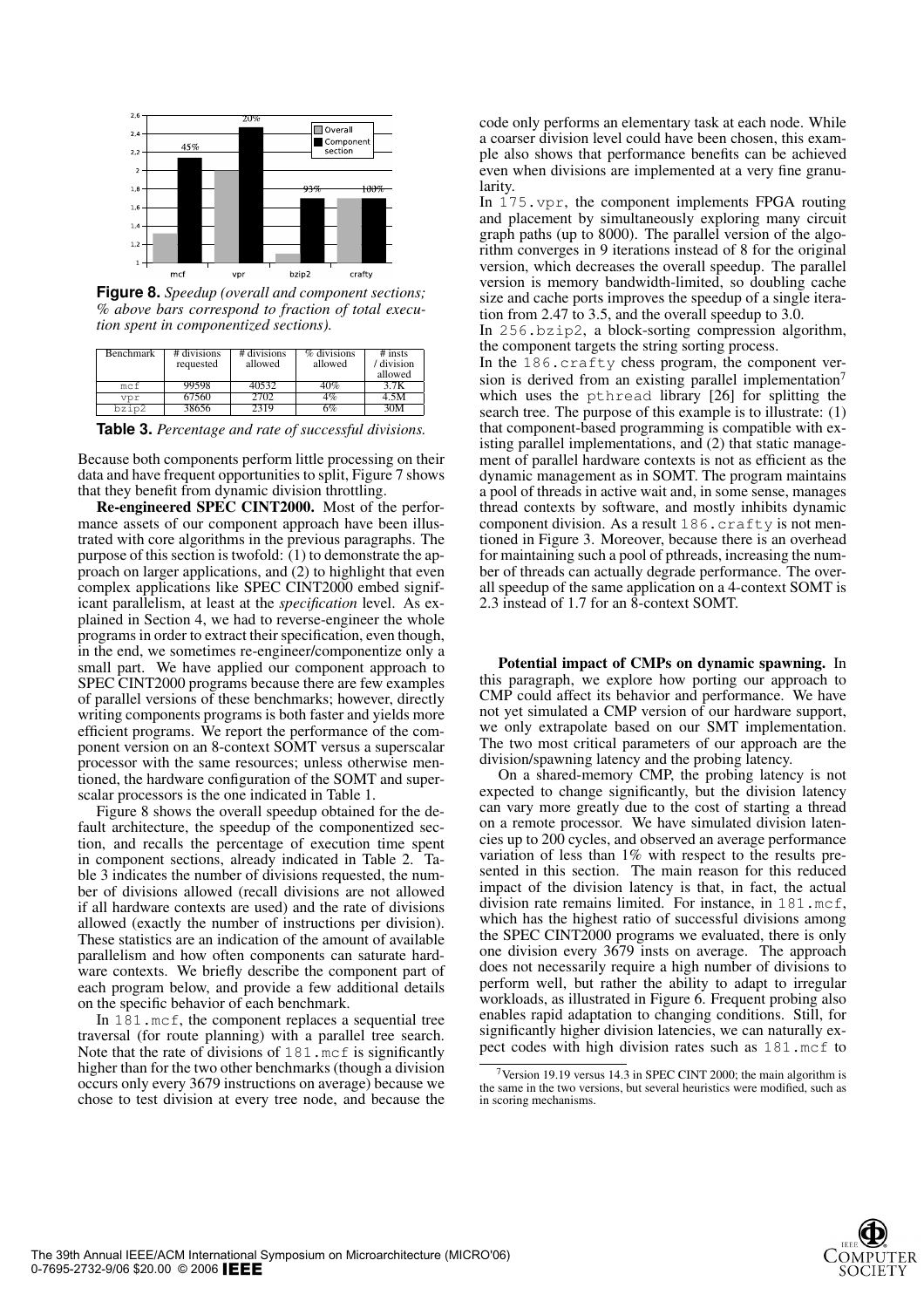benefit less from the division mechanism.

We are also investigating distributed-memory CMPs which are popular in embedded systems. In that context, we expect a more complex hardware support will be necessary, especially for probing, which will require fast communications between neighbor processors.

### 6. Related Work

*Architectures for improving single-process performance.* Many other research works propose to use single-chip multi-threaded architectures, such as CMPs or SMTs, to speed up single processes. For instance, Tullsen et al. [22] evaluates static parallelization on an 8-context SMT and achieves an average 2.68 speedup on 5 parallel SPLASH-2 benchmarks and 2 SPEC-95 benchmarks. Another approach for taking advantage of multiple threads to speedup single processes are *helper threads* [29], which spawn a reduced version of the main process, capable of running ahead of it, in order to warm up the cache or to provide a feedback on branch behavior.

Snavely et al. [31] proposes to co-schedule jobs that perform well together on a SMT. While this work focuses on multi-process workloads rather than improving the performance of a single process through parallelization, it demonstrates the potential synergy between software layers (the OS in this case) and micro-architecture support.

The micro-architecture support of SOMT shares several features with *Balanced Multithreading* proposed by Tune et al [40]. They implement a context stack that can hold idle threads so that the number of virtual threads can be significantly larger than the number of hardware contexts. The processor can quickly swap threads in and out, and the swapping strategy is based on their memory behavior. However, this work focuses on multi-process workloads again, so it cannot improve single-process performance other than by relying on a parallelizing compiler.

Wish Branches [19] bear some similarity with our approach because it delegates at run-time the decision to choose between a normal and a predicated branch; the decision depends on the quality of prediction.

The Network-Driven Processor proposed by Chen et al. [10] also shares several features with CAPSULE, and its initial version called *Agent Programming+SOMT* [21]. They similarly propose to delegate thread creation decisions at run-time to the hardware, and show an example application on a CMP; there is also a significant development on streaming applications and support. However, with respect to thread management, NDP is more like the hardware implementation of the Cilk run-time system: all thread spawning commands are effected, stored in a table and spawning stops when the table is full. There is no constant probing of hardware resources and conditional spawning. Furthermore, components seem to spawn childs of a given granularity, e.g., loop iterations, rather than gracefully divide in half until resources are full or the granularity is too small.

GPA/TRIPS [30], RAW [35] or WaveScalar [33] propose several innovative approaches to take advantage of onchip space. GPA is attractive because it speeds up computations by mapping them on hardware instead of parallelizing them, and thus imposes a small burden on the compiler; however, its scalability may be limited. RAW favors, but is not restricted to, dataflow-like computations, and the StreamIt [36] compiler and language is focused on streaming applications for RAW. WaveScalar has a larger application scope but it still relies on compile-time automatic parallelization.

*Speculative parallelization.* Because of the limitations of compiler-based parallelization, thread-level speculation (TLS) has received significant attention in the past few years. Prabhu et al. [27] explored the potential of TLS on several SPEC CPU2000 benchmarks on the Hydra multiprocessor. The Mitosis compiler and architecture [28] is one of the most recent and thorough attempt. It proposes complex but sophisticated hardware support combined with compiler-based precomputation of threads live-ins. However, it is difficult to know whether this scheme can scale up to large amounts of parallelism. Steffan et al. [32] proposed a scalable hardware support for TLS for sharedmemory multiprocessing systems. Program Demultiplexing [5] recently introduced an approach where parallelism is exploited at the procedure level, and procedures are speculatively spawned earlier than in a sequential execution. A hardware support helps buffer the program state modifications until the speculation is resolved.

*Parallel programming and languages.* There is such a large body of research works on expressing parallel semantic, that it is just impossible to convey them all here. Classical UNIX semantics (fork(), posix threads) and MPI are widely used but they are error-prone and hard to debug. Approaches like Hood [7] or Continuations [15] help hiding low-level primitives but still let the programmer handle concurrency accesses. To circumvent this difficulty, parallel programming paradigms have proposed to let the user express specifications using implicit concurrency [11, 4, 20]. However, many of these paradigms are domain-specific (scientific computing for OpenMP, spatial organizations for MGS, etc...). Intentional Programming, Generative Programming and Language Oriented Programming [41] aim at further facilitating the creation, usage and interoperability of parallel paradigms; they use domain-specific languages [6] to easily express programs, and then automatically generate standard code. X10 [9] and Fortress [1] have proposed implicit transactions and weak atomicity which help the programmer express the concurrent constraints of her code through dedicated language modifications. Speculative Synchronization [24] circumvents expensive lock checking through an optimistic policy with fallback. Both approaches require to implement a rollback mechanism. STAPL [3] is a different approach, more a programming framework than a language, for both easily designing parallel applications and simultaneously confronting the associated software engineering issues; the principle is to build a parallel version of the C++ STL library combined with the appropriate run-time support. TSM (Time-Shifted Modules) [43] proposes a similar library-based approach which further relieves the user of programming tasks at the expense of creating programs with slightly less and coarser parallelism. The principle is to leverage the fact that many programs are built as a set of mostly independent tasks. By building a program as a set of modules providing data encapsulation, it is possible to let the programmer reason al-

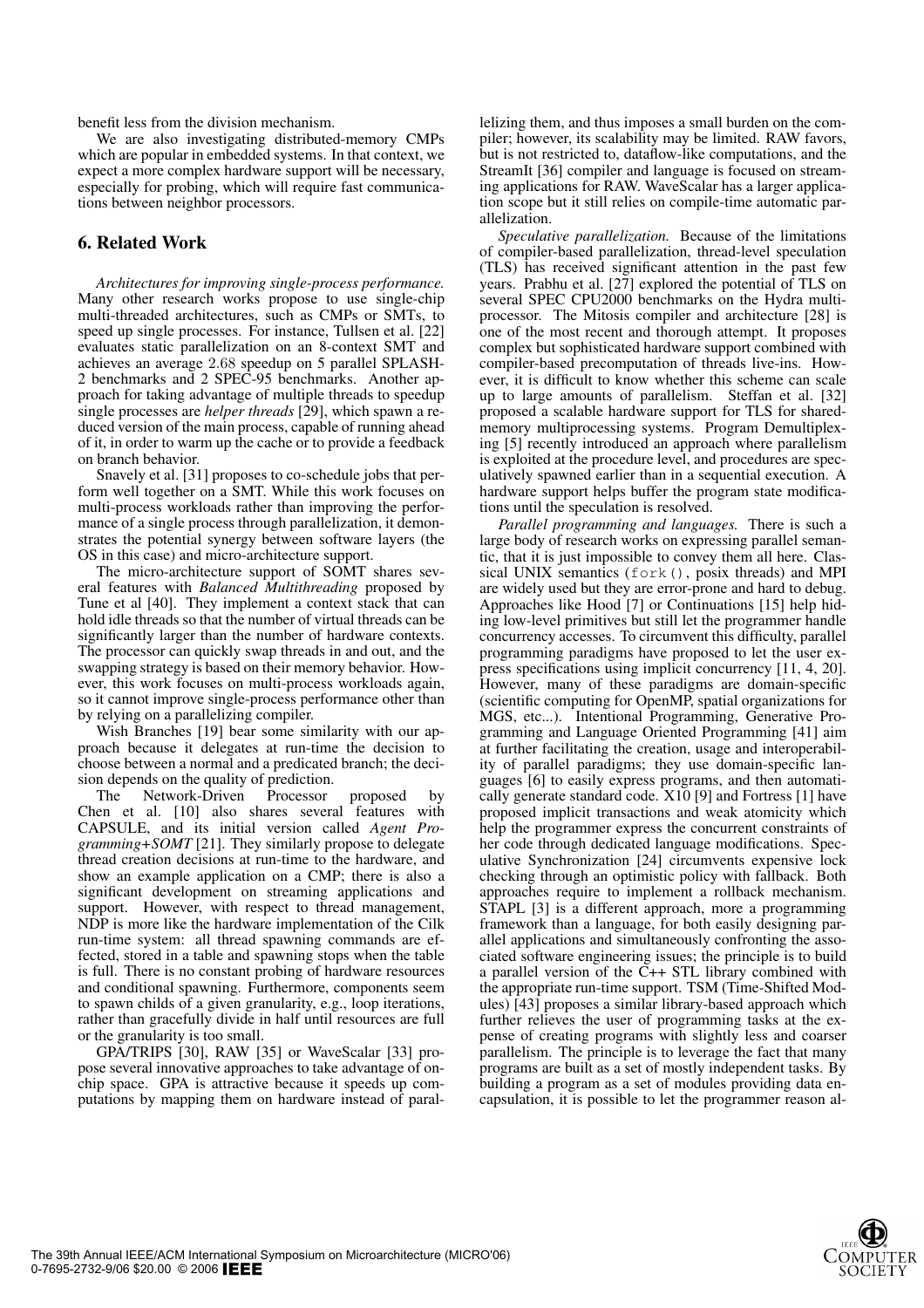most sequentially on its program, while taking advantage of the parallelism between modules when several hardware contexts are available.

Our approach is more related to component programming environments such as Cilk and Charm++ mentioned in the introduction. Beyond the spawning support for parallelism, the separation property of components and their explicit communications provide an implicit hardware model. This model corresponds to a virtual space where components reside and are linked with each other. This model is significantly different from the Von Neumann model (processor/memory view) implicitly used by all programmers. It is more amenable to parallelism (two components residing in the space at the same time and not communicating implicitly execute concurrently), and shares properties with spatial computing models such as Blob Computing [12]. This implicit model can somewhat help the programmer for the task of extracting parallelism, though just rewriting a program into components is usually not enough to parallelize it.

## 7. Conclusions and Future Work

We have introduced a combination of component-based programming and component hardware support as a pragmatic approach for harnessing the parallelism in programs with complex data structures and control flow. By delegating component spawning and mapping decisions to the architecture, we have both simplified the task of the programmer, and achieved a better exploitation of hardware resources.

Furthermore, we have observed that, because this runtime component allocation strategy follows a simple rule of maximizing resource occupation, it has the side-effect of making the execution time of programs with complex behavior significantly more predictable. This property has interesting implications for real-time embedded systems.

Instead of proposing a new language or complex syntax extensions to write parallel programs, we have essentially leveraged (and are thus compatible with) a current software engineering trend towards greater encapsulation through component programming, and improved upon past research works combining components and parallel programming. Our component syntax can be adapted to JavaBeans, .Net or other component frameworks. It is also interesting to note that, intuitively, this current software engineering trend blends quite well with the current architecture trend towards multi-cores: both consist in breaking down respectively a complex program and a complex architecture into several more simple pieces. We essentially proposed a method for efficiently marrying them together.

Future work will focus on applying our componentbased approach to shared-memory and distributed-memory CMPs. We do not foresee significant evolutions in the programming approach to tackle shared-memory CMPs; on the other hand, the hardware support must be augmented with probing neighbor nodes on thread availability, and thread migration. For distributed-memory CMPs, the programming support will encapsulate not only code sections but also data structures into separate components. We believe this can be achieved without significantly extending our current syntax, except spawning will affect both code and data components.

#### Acknowledgments

We would like to thank Sami Yehia, from ARM, for his support and many helpful suggestions.

## References

- [1] E. Allen, D. Chase, V. Luchangco, J.-W. Maessen, S. Ryu, G. S. Jr., and S. Tobin-Hochstadt. The Fortress language specification., 2005.
- [2] R. Alverson, D. Callahan, D. Cummings, B. Koblenz, A. Porterfield, and B. Smith. The Tera computer system. In *Proceedings of the 4th international conference on Supercomputing*, pages 1–6. ACM Press, 1990.
- [3] P. An, A. Jula, S. Rus, S. Saunders, T. Smith, G. Tanase, N. Thomas, N. Amato, and L. Rauchwerger. STAPL: A Standard Template Adaptive Parallel C++ Library. In *Int. Wkshp on Adv. Compiler Technology for High Perf. and Embedded Processors*, page 10, July 2001.
- [4] H. Bal. Orca: a portable user-level shared object system, July 1996. Technical Report IR-408, Dept. of Mathematics and Computer Science, Vrije Universiteit, Amsterdam.
- [5] S. Balakrishnan and G. S. Sohi. Program demultiplexing: Data-flow based speculative parallelization of methos in sequential programs. In *Proceedings of the 31st annual international symposium on Computer architecture*, June 2006.
- [6] J. Bentley. Programming pearls: little languages. *Commun. ACM*, 29(8):711–721, 1986.
- [7] R. Blumofe and D. Dionisios. Hood: A user-level threads library for multiprogrammed multiprocessors, 1999. Technical Report, University of Texas at Austin.
- [8] R. Blumofe, C. Joerg, B. Kuszmaul, C. Leiserson, K. Randall, and Y. Zhou. Cilk: An efficient multithreaded runtime system. In *Proceedings of the 5th Symposium on Principles and Practice of Parallel Programming*, 1995.
- [9] P. Charles, C. Donawa, K. Ebcioglu, C. Grothoff, A. Kielstra, V. Saraswat, V. Sarkar, and C. V. Praun. X10: An object-oriented approach to non-uniform cluster computing. In *Proceedings of the 20th ACM SIGPLAN conference on Object-oriented programing, systems, languages, and applications*, pages 519–538. ACM SIGPLAN, 2005.
- [10] J. Chen, P. Juang, K. Ko, G. Contreras, D. Penry, R. Rangan, A. Stoler, L.-S. Peh, and M. Martonosi. Hardware-modulated parallelism in chip multiprocessors. *SIGARCH Comput. Archit. News, Special Issue: Proc. of the dasCMP'05 Workshop*, 33(4):54–63, 2005.
- [11] J.-L. Giavitto and O. Michel. MGS: a rule-based programming language for complex objects and collections. *Electronic Notes in Theoretical Computer Science*, 59(4), 2001.
- [12] F. Gruau, Y. Lhuillier, P. Reitz, and O. Temam. Blob computing. In *Proceedings of the first conference on computing frontiers on Computing frontiers*, pages 125–139. ACM Press, 2004.
- [13] M. H. Hall, S. P. Amarasinghe, B. R. Murphy, S.-W. Liao, and M. S. Lam. Detecting coarse-grain parallelism using an interprocedural parallelizing compiler. In *Supercomputing '95: Proceedings of the 1995 ACM/IEEE conference on Supercomputing (CDROM)*, page 49, New York, NY, USA, 1995. ACM Press.
- [14] L. Hammond, V. Wong, M. Chen, B. D. Carlstrom, J. D. Davis, B. Hertzberg, M. K. Prabhu, H. Wijaya, C. Kozyrakis, and K. Olukotun. Transactional memory coherence and consistency. In *Proceedings of the 31st Annual*